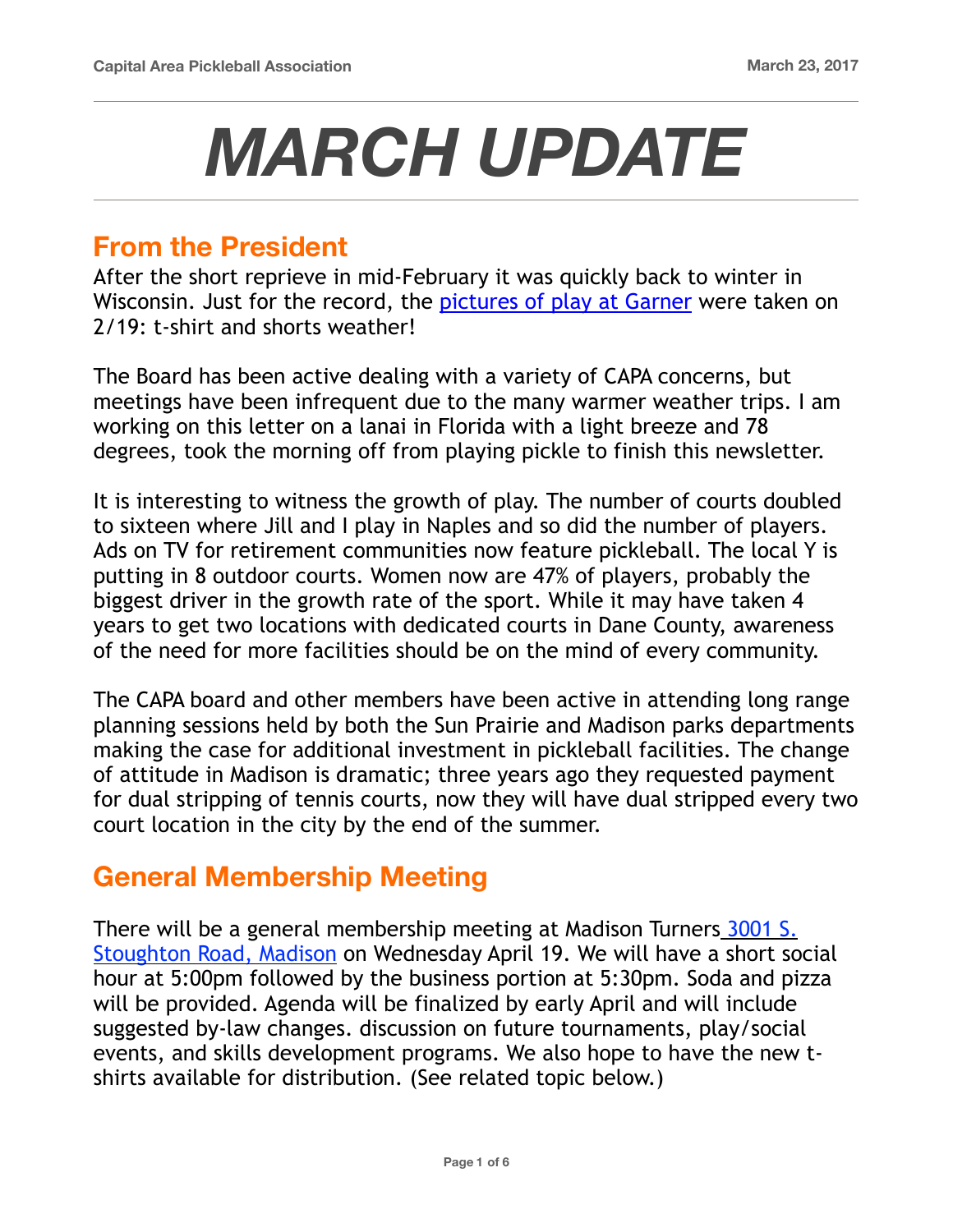# **Membership**

With the amazing growth over the winter months, CAPA has doubled in size since November to 172 members. Thanks to everyone for continuing to promote membership as you meet new players.

# **Parks Development Introductory Pickleball Lessons**

The Madison Parks Department is offering a series of introductory lessons. Instruction will be led by CAPA members, Roxi and Jerry Gottzsaker. For more information, go to [Madison Parks Pickleball Lessons](http://www.cityofmadison.com/parks/events/pickleball.cfm).

# **Garner Park Policies**

CAPA has been working with Madison Parks to discuss policies for the Garner Park courts, but it appears we will have little say in this.

Progress has been slow in coming to an understanding with the Madison Parks Department regarding the administration of play on the Garner Park courts. At this point it seems prudent to establish a schedule for a trial period, probably one month, and re-evaluate as we go along. Hopefully we will have additional information to share at the April general meeting.

If anyone has any opinions about this before the meeting, please feel free to comment by email to: [CAPAREAPB@GMAIL.COM](mailto:CAPAREAPB@GMAIL.COM)

# **Tee Shirts**

We now have available CAPA t-shirts. The cost is \$16 (add \$2 for each size X over one). They are a quick dry fabric in both men's and women's cuts. You can choose from a variety of shirt colors. The full color logo is in the upper left. An order blank is available on the CAPA website. [Please complete the](https://goo.gl/forms/D5tBcD2k8p5hrsF12)  [order form.](https://goo.gl/forms/D5tBcD2k8p5hrsF12)

The form does not total your order. We will send an email to confirm your order. Payment will be collected when you pick up the shirt(s).

Orders received by April 5 will be available on the 19th of April, at the next general membership meeting. There will be extra shirts available for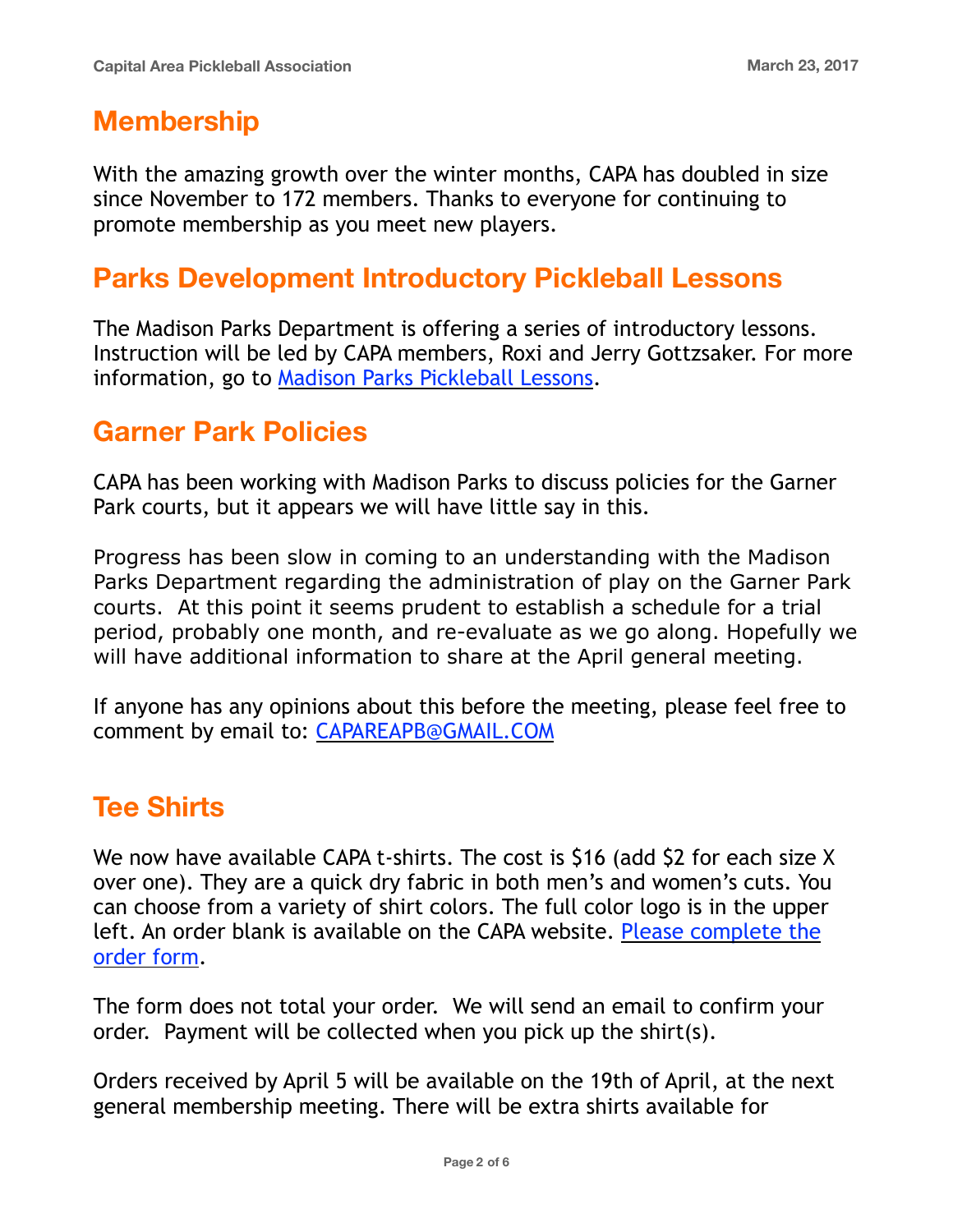purchase at the meeting, but sizes and colors will be limited, so we suggest you pre-order to get exactly what you want. You can see the shirts at [SanMar.com.](http://SanMar.com) Search for product codes ST320 (mens) and LST320 (ladies).

# **Dave Weinbach Clinic**

Learn from the best! Dave Weinbach, CAPA member and holder of more tournament titles than we have room to list, has offered to conduct a nominal fee clinic for members. This is a "SAVE THE DATE" notice for Saturday May 6, 1:00 – 3:00pm with a rain date of May 7. There will be a limited number of participants so be sure to sign up right away when you get the official sign-up email.

# **Dave Weinbach Behind-the-Back Shot**

Dave made an [amazing return shot](https://www.youtube.com/watch?v=aE8W-qGaqNI&inf_contact_key=31455b5ee6080ea42424e33ab0961fb175897532def1d35738776bb64188ee89) during recent competition at the 2017 Grand Canyon State Games, Arizona State Pickleball Championships. Dave made a sweep of all 4 competitions with his partners winning golds in the men's doubles 19+ age groups, men's doubles 19+ 5.0 skill groups, mixed doubles 19+ age groups and mixed doubles 19+ 5.0 skill groups.

# **Capital Area Pickleball Association Social Event**

On February 16, CAPA sponsored a [pizza and pickleball social](https://www.capareapb.com/social-event-photos) at Prairie Athletic Club in Sun Prairie. Pickleball was played from 1:00 to 3:30 and was open play for anyone and all skill levels. Nine courts were available for the 45 plus players that came out to play. A good time and plenty of play was had by all.

From 3:30 to 5:00 about 30 CAPA members went to the Lost Court at PAC for some delicious pizza. Everyone seemed to have a great time visiting with fellow pickleball players. Thank you Prairie Athletic Club for hosting CAPA's first social. Hope you can join CAPA for their next social if you missed this one.

# **Prairie Athletic Club Tournament**

On March 19 Prairie Athletic Club sponsored a one day [pickleball tournament](https://www.capareapb.com/pac-tournament-photos) which included doubles and mixed doubles events by skill level. About 70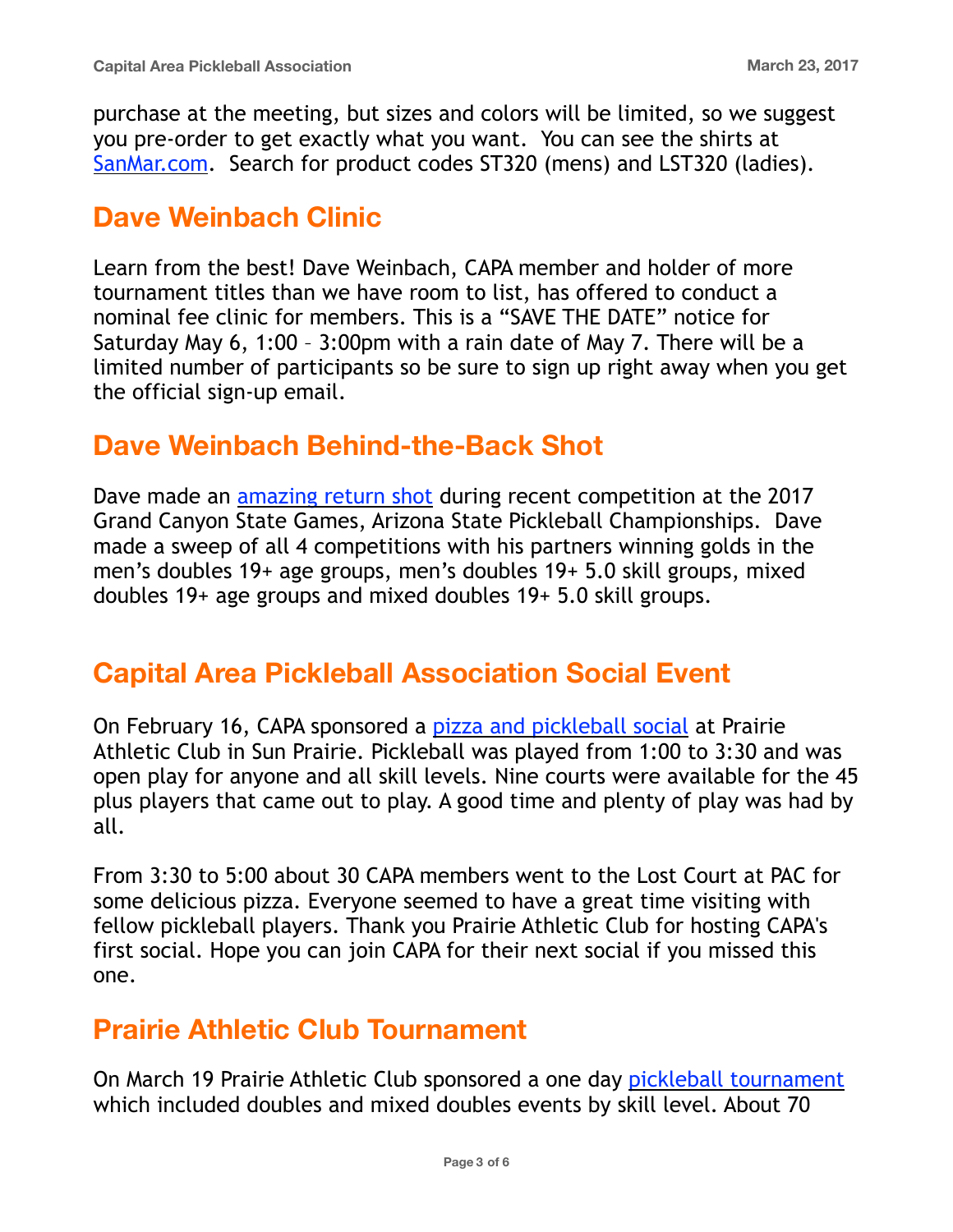players participated throughout the day and many of the players were CAPA members. Participants came from as far as Green Bay and the Milwaukee area. For many this was their first tournament experience. A round robin format was used so everyone got in lots of playing time. A highlight of the tournament was having former Green Bay Packer Mark Tauscher playing in the men's 3.5+ doubles events.

# **EXERCISE AND SUDDEN CADIAC DEATH: WHAT CAN A BYSTANDER DO?**

By: Ashvin K Patel, MD, FACC. Professor of Medicine (Emeritus), University of Wisconsin School of Medicine and Public Health, Madison, Wisconsin - and CAPA member

## **"Pickleball player back from dead - literally" By Katy Read, Star Tribune April 22, 2015**

Randy Hall was on the pickleball court when he suffered a sudden cardiac arrest. "I was pretty much dead" said Hall, 64, a retired teacher who lives in Willmar, Minnesota and spends winters in Florida. " I had a five-vessel bypass that night."

Two months later, Hall was back on the court. His status as a top rated pickleball athlete helped. "I recovered quickly," he said.

The recent sudden cardiac death of Alan Thicke, iconic TV dad, has sparked further interest by lay public about sudden cardiac death and what action they can take, if they witness such an event.

## **EXERCISE RELATED SUDDEN CARDIAC DEATH**

Recent published literature suggests that of all cardiac arrest, approximately one third occurred during exercise. Paradoxically, regular moderate exercise is the best way to prevent sudden cardiac death. Research shows that nearly one third of those who engaged in regular moderate exercise experienced some cardiovascular symptoms such as chest pain/discomfort and breathlessness during the week preceding sudden cardiac arrest. An important message for pickleball players to draw from these studies is that heart disease often gives warning signs. If one feels any chest discomfort during the exercise or have difficulty with undue breathing or even feel more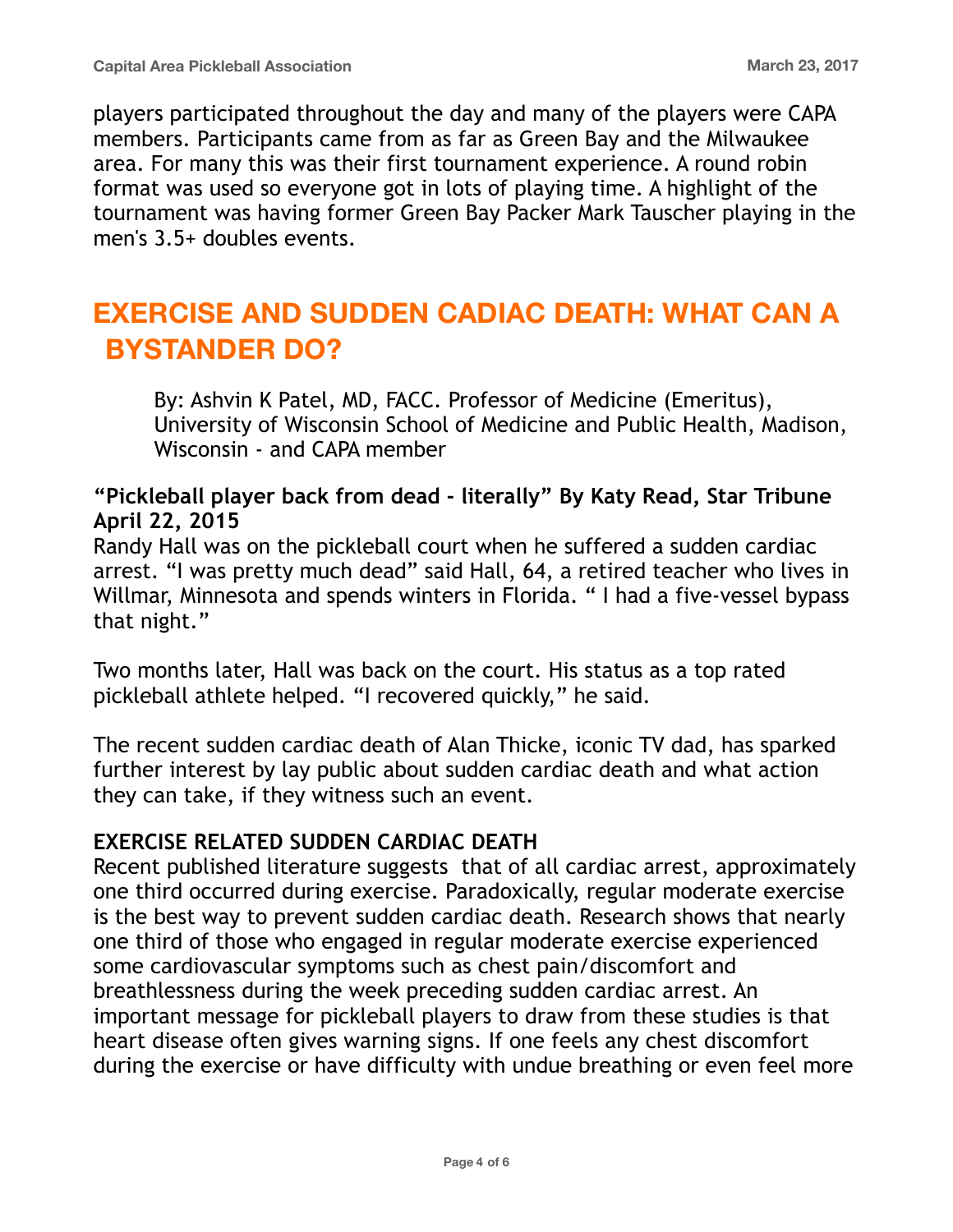drained than usual, they should stop and let someone know or seek advice from a physician.

## **DETERMINANTS OF OUTCOME FROM SUDDEN CARDIAC DEATH**

An early intervention by a bystander can result in a substantial increase in survival. Unfortunately nationally, only one in 4 or 5 persons receive bystander-initiated resuscitation. To encourage more participation by the lay public, the American Heart Association has simplified the protocol to Hands Only Resuscitation. They are encouraged to compress the chest, at a rate of 100 to 120 compressions/minute at a depth of at least 5cms (Pump hard and fast). A trained health personnel is encouraged to perform both cardiac compression and ventilation at a ratio of 30 compressions to 2 breaths (30:2 ratio). The survival rate is almost identical in both cases. A number of states have adopted laws to train high school students in basic life support. This would substantially increase the number of bystander-initiated resuscitation in the community.

Early Defibrillation is another form of intervention that results in significant increase of survival. When a person suffers a heart attack because there is a blockage of the artery supplying blood to the heart (coronary artery occlusion), the heart rhythm changes within a few seconds from a coordinated regular rhythm to a fast chaotic rhythm termed ventricular tachycardia or fibrillation. This can be restored to normal by applying electric shock via a portable defibrillator (Automatic Electric Defibrillator, AED). These are widely available in the community and placed in key locations where there is a gathering of a large number of people.

## **HANDS ONLY CARDIAC RESUSCITATION**

ASSESS FOR INDICATORS OF LIFE

- Arousal: Shake patient. Are you OK?
- Absent or abnormal breathing

## ACTIVATE THE EMERGENCY MEDICAL SYSTEM

• Call 9-1-1

## **BEGIN COMPRESSION**

- Place hands in mid chest (sternum). Push at least 5cm at a rate of 100 to 120/minute (HARD AND FAST). Allow for complete recoil.
- Continue compression until emergency medical care is available. Try to avoid any interruptions in cardiac compression.